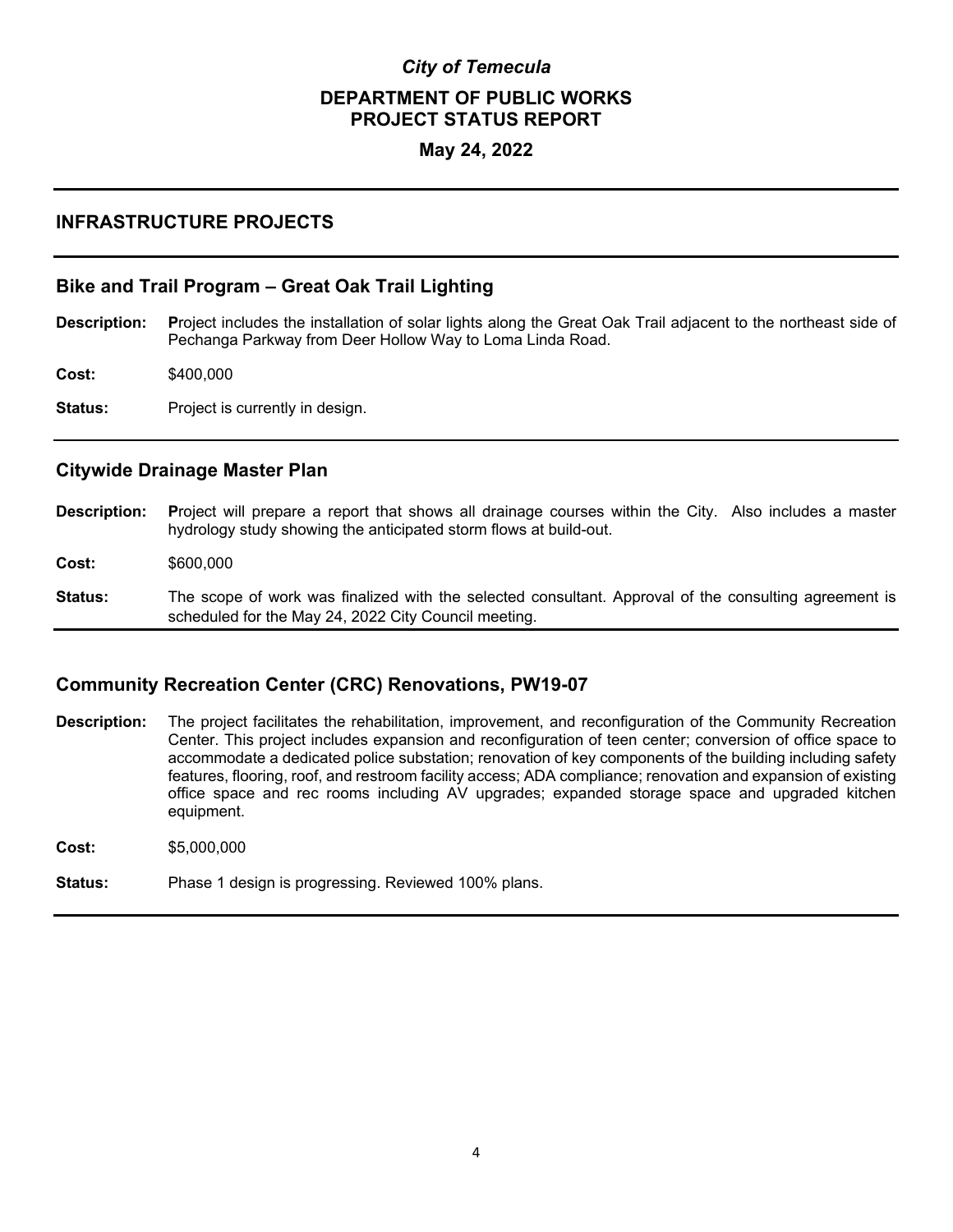# *City of Temecula*  **DEPARTMENT OF PUBLIC WORKS PROJECT STATUS REPORT**

### **May 24, 2022**

# **INFRASTRUCTURE PROJECTS** *(Continued)*

## **Interstate 15 / State Route 79 South Interchange Enhanced Landscaping, PW17-19**

- **Description:** Landscape beautification of the Interstate 15 corridor between French Valley Parkway and Temecula Parkway, including each interchange, in association with Visit Temecula Valley and the Pechanga Tribe. This project includes the design and construction of enhanced landscaping, hardscape, and irrigation between the freeway and ramps on the west side of the Interstate 15 / State Route 79S (Temecula Parkway) interchange.
- **Cost:** \$3,533,483
- **Status:** Design and environmental studies August 2019 August 2022. Environmental revalidation completed October 2020. Current activities include 90% design plans, design of new power and irrigation water service, and Design Engineering Evaluation Report.

#### **Margarita Recreation Center, PW17-21**

**Description:** Demolition and Reconstruction of New Margarita Recreation Center Building and Pool

- **Cost:** \$10,656,507.91
- **Status:** RFP responses were received on August 27, 2020. The project was re-advertised on November 25, 2020 to account for increased project budget and proposals were received on December 23, 2020. The Design-Build Contract was awarded at the March 9, 2021 City Council Meeting to De La Secura Builders, Inc., for a Guaranteed Maximum Price of \$8,680,459.00. Design phase is well underway. The second building plan review was completed on January 25, 2022 and the Design Builder is working to address comments. The existing MRC building was vacated by City Staff and all salvageable equipment removed on January 28, 2022. The Fire Department used the existing building for training the week of February 7, 2022. The demolition of the existing MRC building started on February 14, 2022. Major demolition activities commenced mid-March. City Groundbreaking occurred on March 31, 2022. Building and foundation demolition is complete. It is anticipated building construction will be complete in February of 2023 with a grand opening in Spring 2023.

### **Mary Phillips Senior Center Enhancement and Renovation, PW20-13**

**Description:** The project includes the enhancement and renovation of the Mary Phillips Senior Center. Work includes new exterior siding, painting, replacement of perimeter soffits, fascia boards, eaves, and select doors & windows.

**Cost:** \$1,000,000

Status: In design. Reviewed 90% plans.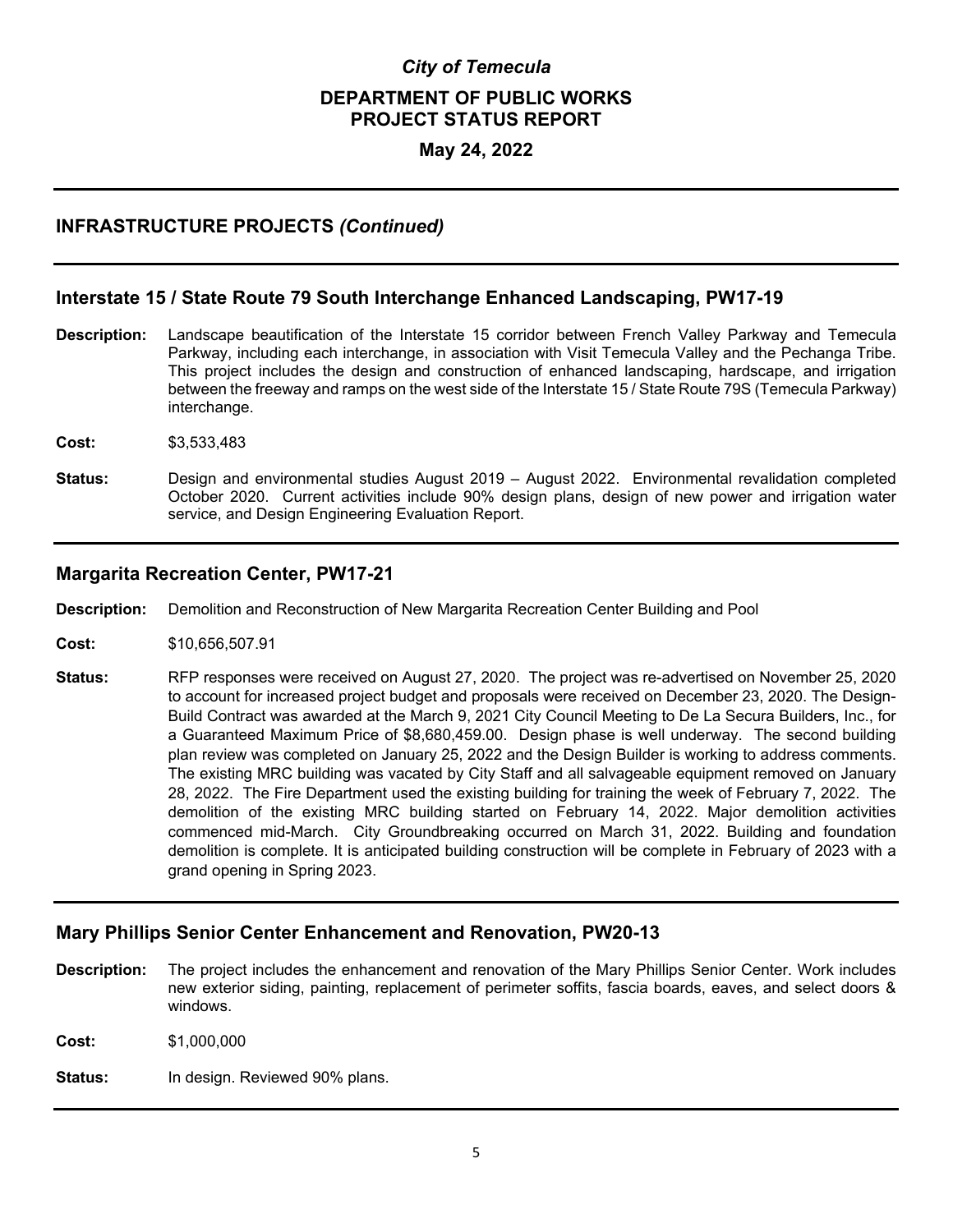# *City of Temecula*  **DEPARTMENT OF PUBLIC WORKS PROJECT STATUS REPORT**

### **May 24, 2022**

## **INFRASTRUCTURE PROJECTS** *(Continued)*

#### **Santa Gertrudis Creek Pedestrian/Bicycle Trail Extension and Interconnect, PW08-04**

- **Description:** Design, environmental document, and construction of the extension of the existing trail from Ynez Road to the Murrieta Creek Trail. The extension includes access and under-crossing at Ynez Road, Interstate 15 and Jefferson Avenue and a continuous paved trail along Santa Gertrudis Creek to connect to Murrieta Creek trail.
- **Cost:** \$6,288,595
- **Status:** The California Transportation Commission (CTC) has approved \$3,759,000 State SB1 Alternative Transportation Program (ATP) Augmentation funds for this project. The Notice to Proceed for construction was issued to the contractor with a work start date of April 19, 2021. Groundbreaking event occurred on May 4, 2021. Jefferson undercrossing section is complete. Asphalt paving between Jefferson and Winchester near Diaz is complete. Ynez undercrossing section is complete. Tieback wall section under I-15 section is complete. Contractor is currently working to lower wall section of I-15. Completion is anticipated in June of 2022, however the current concrete shortage may extend the completion date.

#### **Santa Gertrudis Creek Phase II – Margarita Under-Crossing, PW19-04**

- **Description:** Design, environmental document, and construction of the undercrossing in Santa Gertrudis Creek at Margarita Road to connect to the pedestrian/bicycle trail. The under-crossing at Margarita Road will provide a continuous paved trail along Santa Gertrudis Creek at this location.
- **Cost:** \$2,716,764
- **Status:** The project is in design. 100% Plans, Specifications, and Estimate (PSE) expected in July 2022.

### **Sidewalks – Citywide (Ynez Road, Rancho Highland to Tierra Vista Road), PW17-28**

- **Description:** New sidewalks on the west side of Ynez Road from Rancho Highland to Tierra Vista Road.
- **Cost:** \$198,920
- **Status:** Design is complete. City approval of plans and authorization to solicit construction bids is scheduled for the May 24, 2022 City Council meeting.